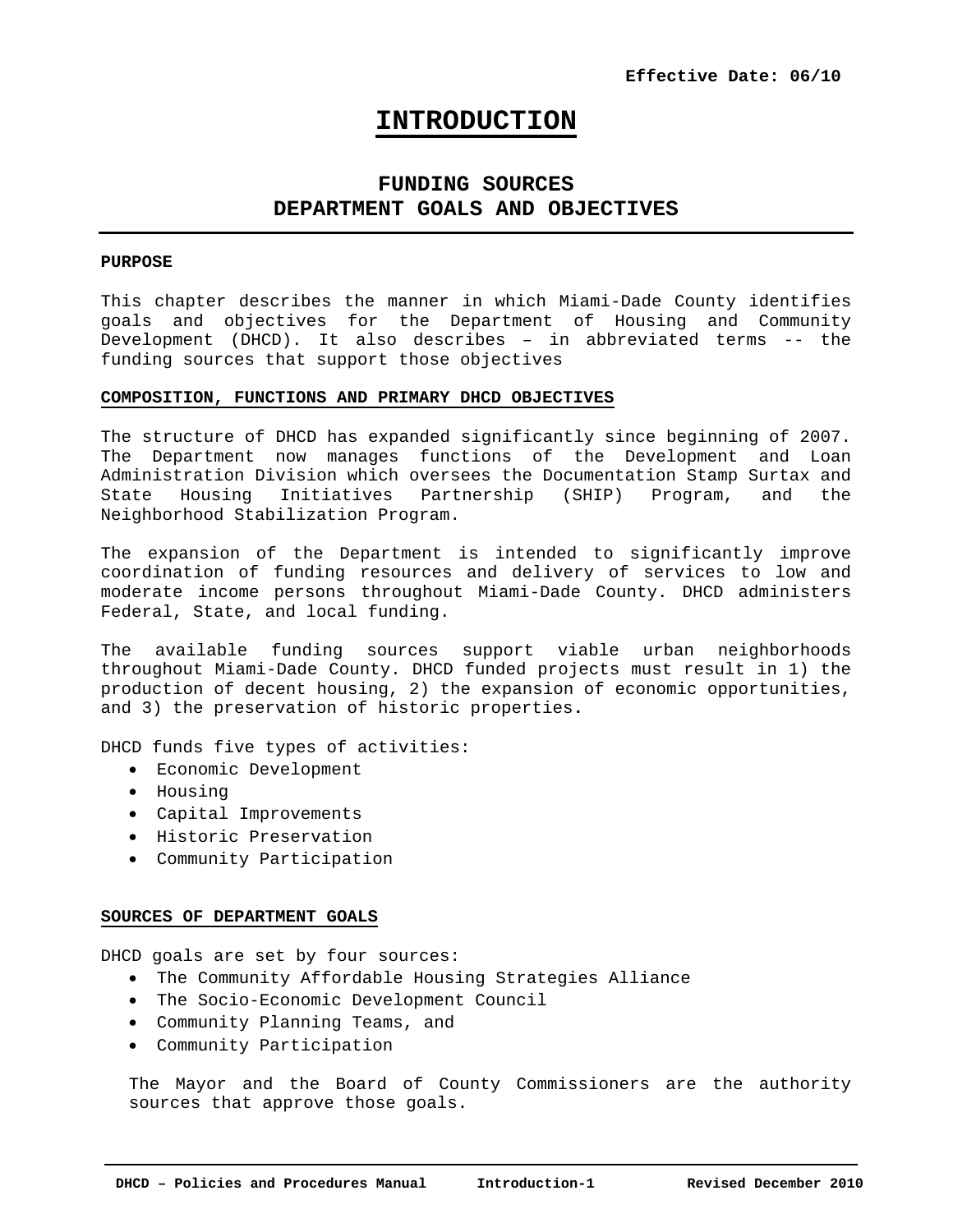## **DESCRIPTION OF GOALS AND OBJECTIVES**

DHCD's goals and objectives are described in detail in five plans:

- Miami-Dade County's Strategic Plan
- US HUD's Consolidated Plan
- The Workforce Housing Initiatives Plan
- The State Housing Initiatives Partnership (SHIP)Program on Local Housing Assistance Plan
- The Surtax Use Guidelines

The approval authorities for those plans are 1) the Board of County Commissioners (BCC), 2) the U.S. Department of Housing and Urban Development, and 3) the Florida Housing Finance Corporation.

## **REPORTS**

DHCH obtains performance information from 1) agency progress reports and reports that information in 1) the County's Score Card; 2) the Consolidated Annual Performance Evaluation Report (for US HUD), 3) the SHIP Program Affordable Housing Advisory Board reports, and 4) the SHIP Program Annual Report.

## **YEARLY ADJUSTMENTS**

DHCD makes yearly adjustments to its policies and performance outcomes as part of its obligation to meet the objectives mentioned in the Strategic Plan and the Consolidated Plan. Those adjustments are described in three departmental sources:

- The Business Plan,
- The Policy Paper, and
- The Action Plan.

The County Manager's Office, the Mayor, the Board of County Commissioners, and US HUD have the authority to approve those yearly adjustments.

The interaction among the sources of the department's goals, its goals and objectives, reports, and yearly adjustments are illustrated in the following summary chart.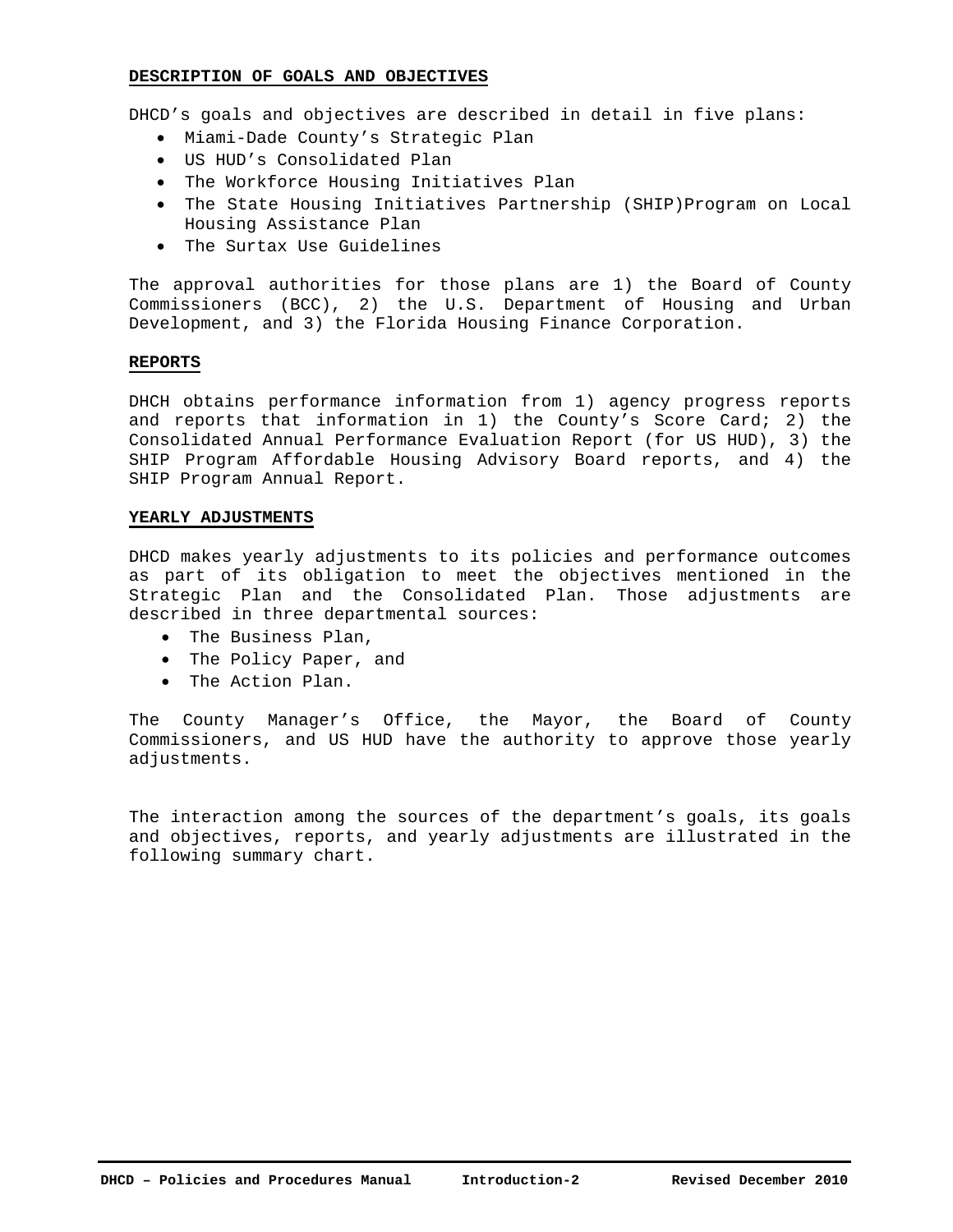# **SOURCES, GOALS AND OBJECTIVES, REPORTS, AND YEARLY ADJUSTMENTS**

|    |                                                                   |                                                                                                                                                   |                                                                                                                     | <b>YEARLY</b>             |
|----|-------------------------------------------------------------------|---------------------------------------------------------------------------------------------------------------------------------------------------|---------------------------------------------------------------------------------------------------------------------|---------------------------|
|    | <b>SOURCE</b>                                                     | <b>GOALS AND OBJECTIVES</b>                                                                                                                       | <b>REPORTS</b>                                                                                                      | <b>ADJUSTMENTS</b>        |
| 1) | <b>Community Affordable Housing</b><br><b>Strategies Alliance</b> | County's Strategic Plan<br>$\left( \right)$                                                                                                       | <b>Agency Progress Reports</b>                                                                                      | <b>DHCD Business Plan</b> |
| 2) | Socio-Economic Development<br>Committee                           | <b>US HUD Consolidated Plan</b><br>2)                                                                                                             |                                                                                                                     |                           |
| 3) | <b>Community Planning Teams</b>                                   | Workforce Housing Initiatives Plan<br>3)                                                                                                          | <b>DHCD</b> Scorecard                                                                                               | Policy Paper              |
| 4) | Public                                                            | <b>State Housing Initiative Partnership</b><br>4)<br>(SHIP) Program Local Housing<br><b>Assistance Plan</b><br><b>Surtax Use Guidelines</b><br>5) | <b>Consolidated Annual Performance</b><br>1)                                                                        | Action Plan               |
|    |                                                                   |                                                                                                                                                   | <b>Evaluation Report (CAPER)</b>                                                                                    |                           |
|    | <b>APPROVAL AUTHORITY</b>                                         |                                                                                                                                                   |                                                                                                                     |                           |
|    | Mayor and Board of County<br>Commissioners                        |                                                                                                                                                   | <b>State Housing Initiative</b><br>2)<br>Partnership (SHIP) Program<br>Affordable Housing Advisory Board<br>Reports |                           |
|    |                                                                   | <b>APPROVAL AUTHORITY</b>                                                                                                                         | State Housing Initiative Partnership<br>3)<br>(SHIP) Program Annual Report                                          |                           |
|    |                                                                   | County Manager's Office<br>1)                                                                                                                     |                                                                                                                     |                           |
|    |                                                                   | <b>US HUD</b><br>2)                                                                                                                               |                                                                                                                     |                           |
|    |                                                                   | 3)<br>State of Florida's Florida Housing<br>Finance Corporation                                                                                   |                                                                                                                     |                           |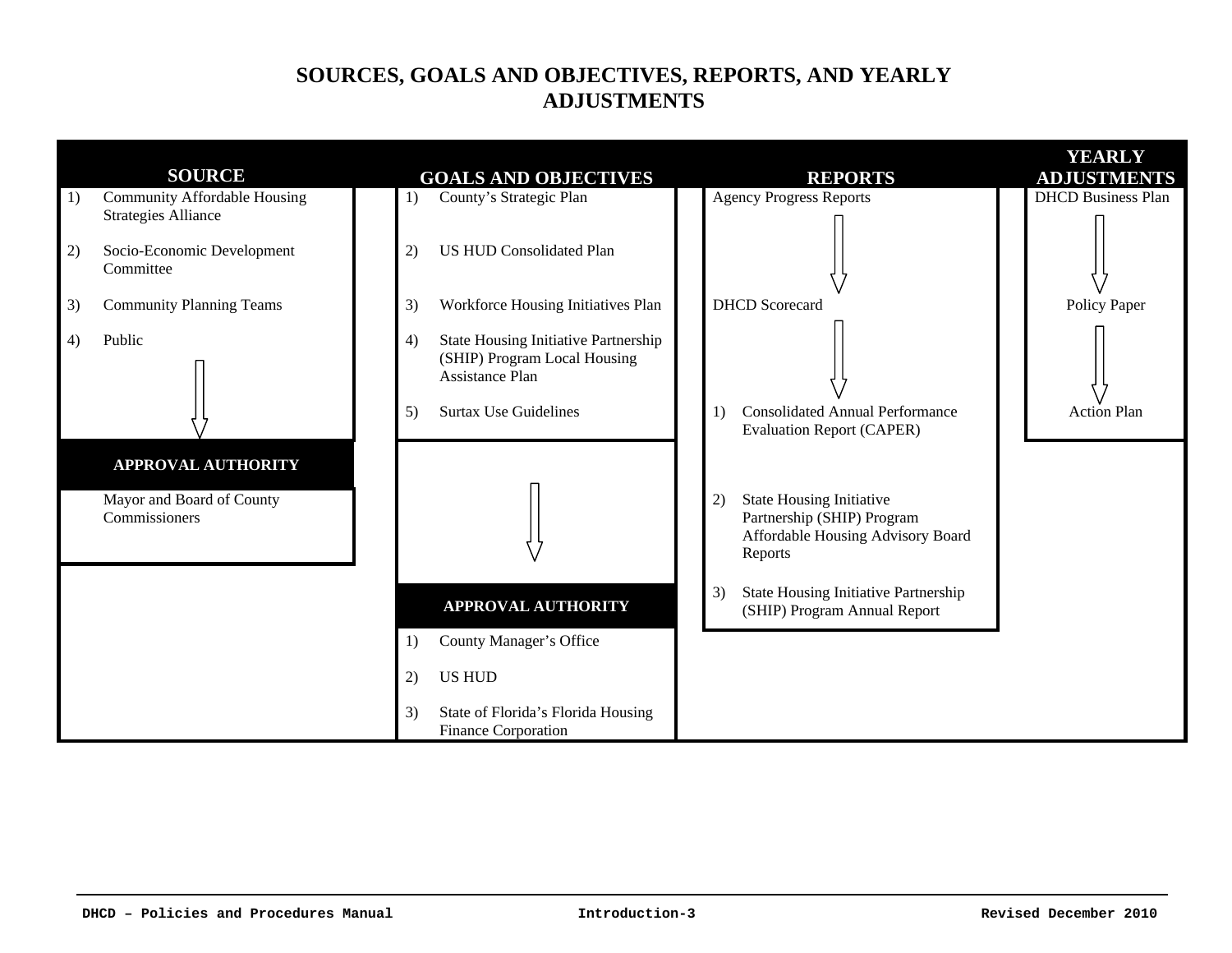## **DESCRIPTION OF STRATEGIC PLAN**

The Strategic Plan is a 5-year outline of overall development goals for Miami-Dade County. This Plan contains six strategic areas:

- 1) Economic Development,
- 2) Health and Human Services,
- 3) Neighborhood and Unincorporated Area Municipal Services,
- 4) Public Safety,
- 5) Recreation and Culture, and
- 6) Transportation.

The goals for each strategic area were originally established by Community Planning Teams (composed of community leaders with expertise in strategic topics). The quantifiable objectives and proposed units of service for the economic development strategic area are displayed in DHCD's Business Plan and its Scorecard.

## **DESCRIPTION OF CONSOLIDATED PLAN**

The Consolidated Plan outlines the strategies that Miami-Dade County proposes to address through federal funding (primarily CDBG, HOME, and ESG) provided by US HUD. The Plan covers a fiveyear period. Its most recent version covers the period that began in 2008 and ends in 2012.

The federal funding must be used primarily to support those goals of the County's Strategic Plan and the Consolidated Plan that address the needs of low and moderate-income persons. The Strategic Plan identifies measurable objectives and proposed service units cited in each annual Action Plan. Available funding each year will affect the number of proposed units in each Action Plan.

## **RELATIONSHIP OF PLANS FOR GOALS AND OBJECTIVES**

The Plans identify goals for DHCD in general terms. Miami-Dade County and US HUD Plans cover five-year periods; State and Surtax plans cover one to three year periods. The Consolidated Plan delineates those goals in the Strategic Plan that are supported by federal funding.

As a result, DHCD must adhere to County, State, and Federal guidelines**.** 

## **BUSINESS PLAN AND SCORECARD FUNCTIONS**

The Business Plan identifies the goals and objectives in the Strategic Plan that will be implemented by specific County departments. The DHCD Business Plan and Scorecard contain select economic development objectives.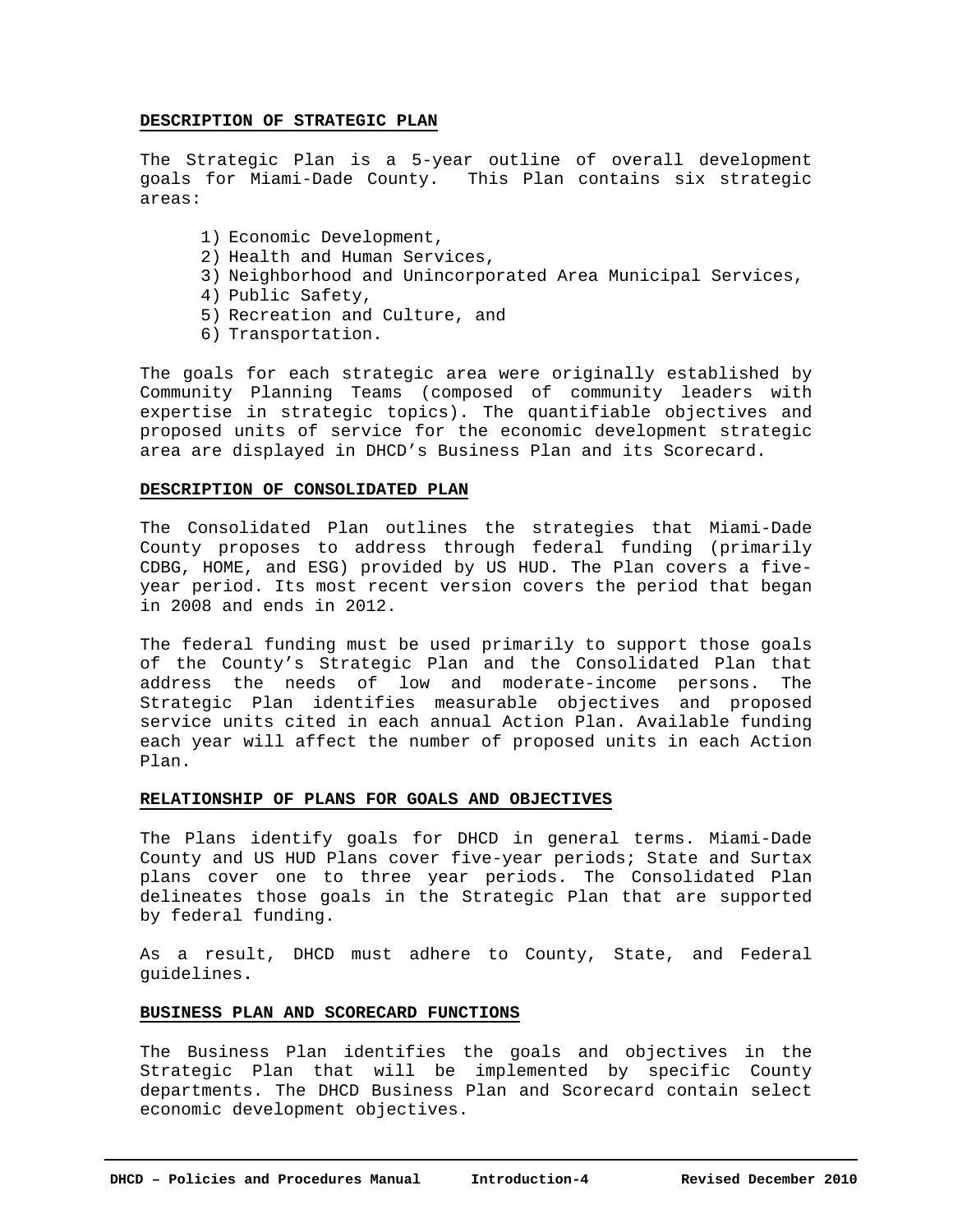The Business Plan components are measurable and results oriented. The components are loaded into DHCD's department Scorecard – a computerized performance management system reviewed by County Senior Management on a quarterly basis.

Alerts in the Scorecard identify those proposed measures that are not being accomplished (addressed through variance reports).

## **QUANTIFICATION OF INITIATIVES, REPORTS, AND PERIODIC ADJUSTMENTS**

Performance data is updated every quarter in the progress reports by sub-recipients for the various activities in the Action Plan. The performance data is loaded into DHCD scorecard on a quarterly basis. The performance data is provided every three to twelve months to State and Federal Governments. The reports are shared with various community groups. For the five-year period, the adjustments to meet the initiatives are indicated in annual Business Plans, Policy Papers, and Action Plans.

## **SEDC RECOMMENDATIONS AND THEIR INCLUSION IN THE STRATEGIC PLAN AND CONSOLIDATED PLAN**

The County's original Strategic Plan was implemented in 2003 and covered the 5-year period that ended in 2007. At that time, the SEDC identified 16 goals in its May 2007 Overview Document. The current Plan contains economic initiatives that are similar to 10 of those identified in SEDC Overview Document (identified by Economic Development Community Planning Team).

There are 28 initiatives in the current Consolidated Plan which overlap with the Strategic Plan initiatives and SEDC recommendations. The 2008-2012 Consolidated Plan contains updated SEDC recommendations.

## **FUNDING SOURCES**

DHCD administers nine (9 funding sources:

- Community Development Block Grant (CDBG)
- The Community Development Block Grant funds under Title XII of the American Recovery and Reinvestment Act of 2009
- The Community Development Block Grant Neighborhood Stabilization Program (NSP)
- Emergency Shelter Grant (ESG)
- HOME Investment Partnership Program (HOME, HOME-CHDO, HOME CHDO Set-Aside, American Dream Downpayment Initiative)
- Community Development Block Grant-Disaster Recovery Initiative(CDBG-DRI)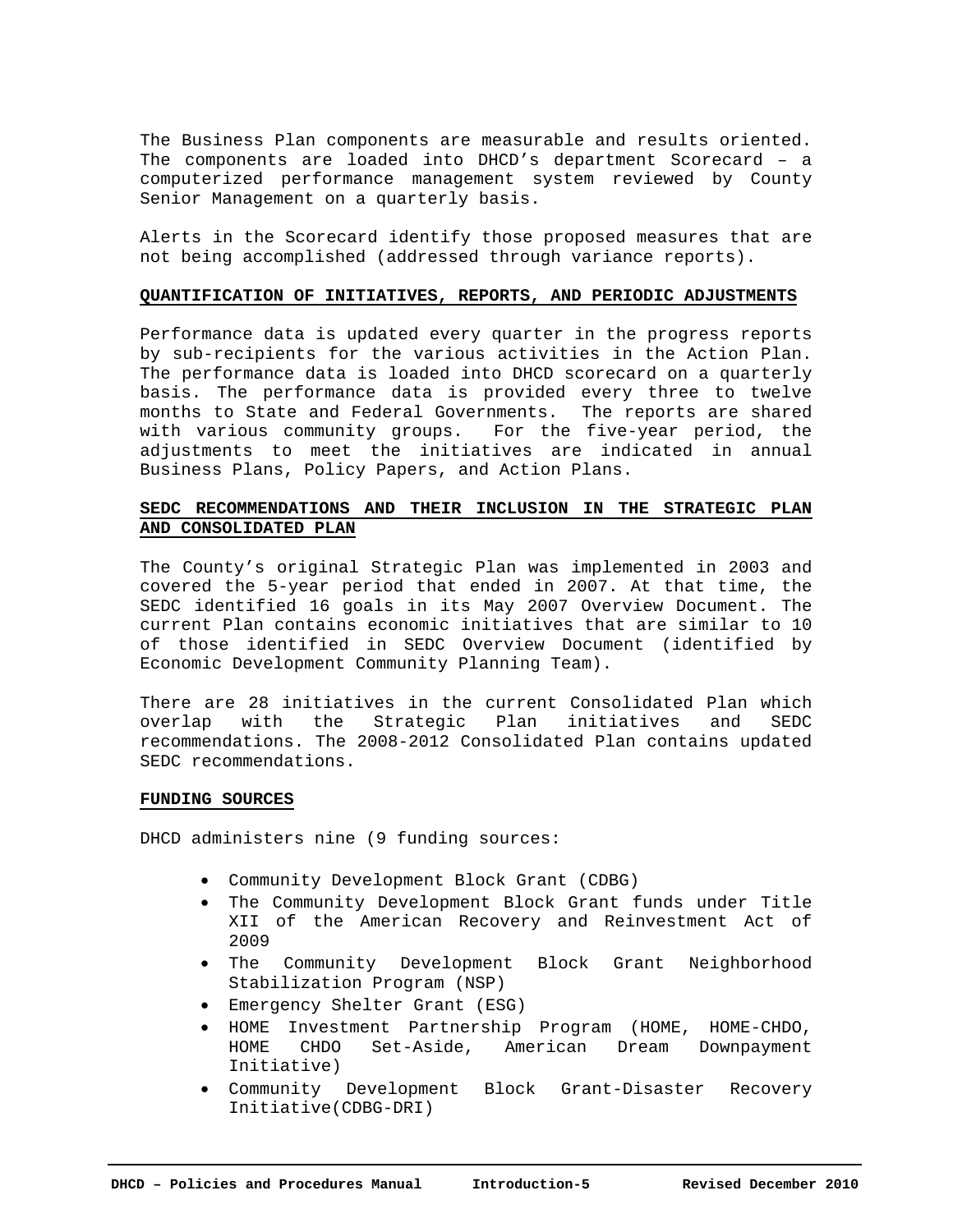- State Housing Initiatives Partnership (SHIP)Program
- Documentary Stamp Surtax

Each of those sources will be outlined in the following sections.

## **COMMUNITY DEVELOPMENT BLOCK GRANT PROGRAM (CDBG)**

The Community Development Block Grant (CDBG) – 24 CFR §570 – yearly awards range between \$18 and \$20 million and is the only available source for DHCD that supports all five program types for the department – economic development, housing, capital improvements, historic preservation, and public services.

CDBG supports projects integrated in long range community strategies and is used to increase private and public partnerships. More importantly, the grant is used to benefit low and moderate income persons and to enhance deteriorated business and residential districts.

The criteria for the CDBG national objectives are identified through eight categories in **24 CFR 570.208** mentioned below.

Four categories determine if activities benefit low or moderate income persons:

- Area benefit activities (LMA)
- Limited clientele activities (LMC)
- Housing activities (LMH)
- Job creation/retention activities (LMJ)

Three categories determine if activities either eliminate or prevent slum or blight:

- Area basis
- Spot basis
- Completion of an urban renewal project

One category - urgent need (URG) - is used to determine if activities meet community development needs that have a particular urgency.

They may also be accessed at: http://ecfr.gpoaccess.gov/cgi/t/text/textidx?c=ecfr&tpl=/ecfrbrowse/Title24/24cfr570\_main\_02.tpl.

## **COMMUNITY DEVELOPMENT BLOCK GRANT -- RECOVERY PROGRAM (CDBG-R)**

Approved by Congress on February 17, 2009, Title XII of the American Recovery and Reinvestment Act of 2009 appropriated \$1 billion to carry out -- on an expedited basis -- the CDBG Program under Title I of the Housing and Community Development Act of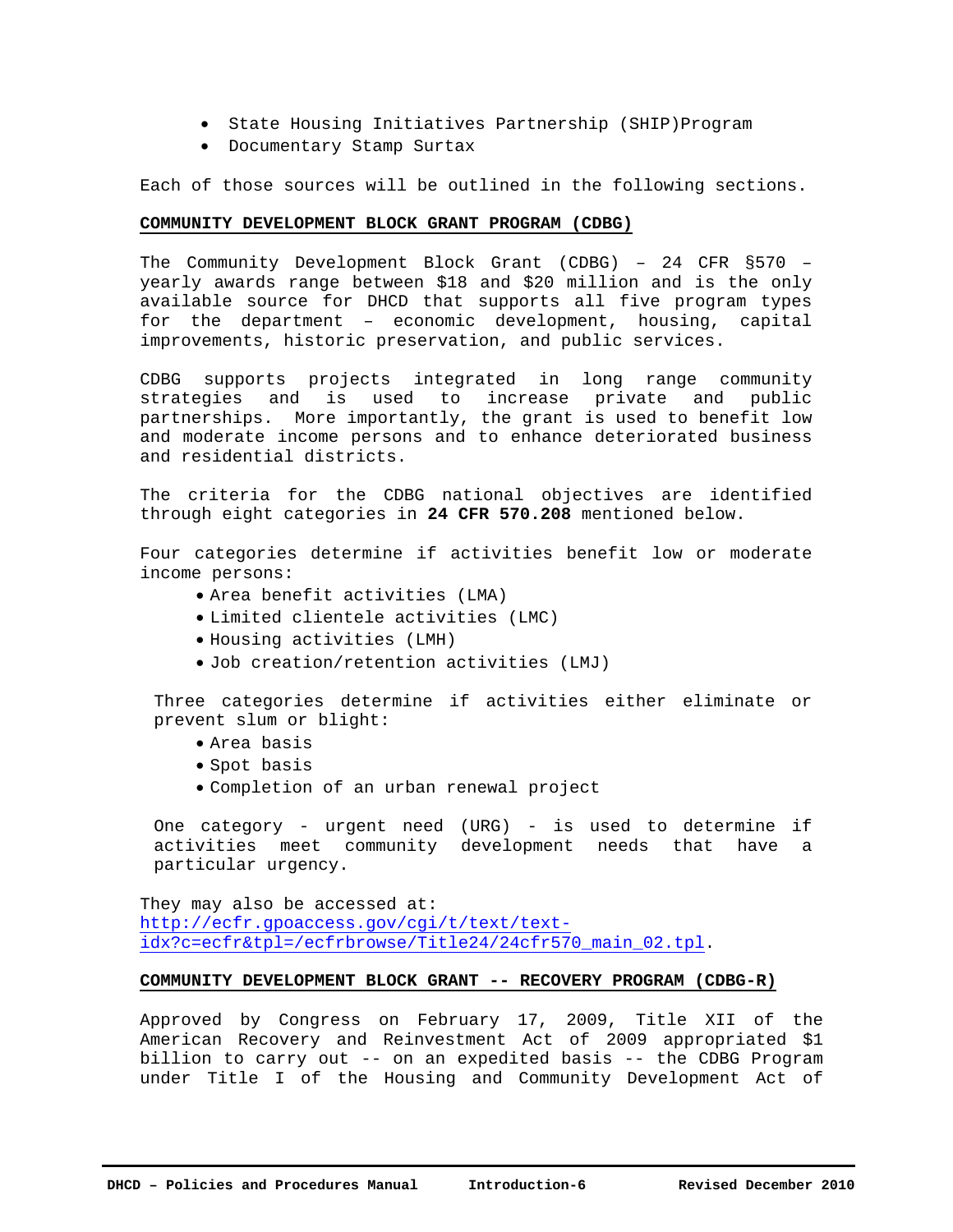1974. Funding available under the Recovery Act (CDBG-R) has clear purposes:

- 1. It must give preference to projects that can award contracts based on bids within 120 calendar days from the date funds are made available to the recipients.
- 2. At least 50 percent of the funds must be used for activities that will be initiated within 120 calendar days.
- 3. CDBG-R funds may be used for hard development costs associated with infrastructure activities that provide basic services to residents and stimulate the economy through measures that modernize the Nation's infrastructure.

Section 1602 of the Recovery Act requires that grantees shall use grant funds in a manner that maximizes job creation and economic benefit. No more than 15 percent of CDBG-R funds can be used for public service activities. Up to 10 percent may be used for general administration and planning activities.

## **COMMUNITY DEVELOPMENT BLOCK GRANT PROGRAM -- NEIGHBORHOOD STABILZATION PROGRAM (NSP)**

Covered by Title III of the Housing and Economic Recovery Act of 2008, the Neighborhood Stabilization Program provided Miami-Dade County with more than \$62.2 million in CDBG funds. The funds must be used to redevelop abandoned and foreclosed homes to stabilize Miami-Dade County as a community.

The NSP requires Miami-Dade County to place priority to areas of low and moderate-income levels (at least 51% of the residents have incomes at or below 120% of the County's area median family income. The program guidelines require the selection of areas with the greatest need according to the following criteria:

- the greatest percentage of home foreclosures,
- the highest percentage of homes financed with subprime related mortgage loans, and
- the most likely to experience a significant increase in the rate of home foreclosures.

The funds may not be used in the County's CDBG entitlement cities – City of Miami, City of Miami Gardens, City of Hialeah, City of Homestead, City of North Miami, and City of Miami Beach. The funds must be spent within a four-year period that will end on March 31, 2013.

## **EMERGENCY SHELTER GRANT (ESG)**

The Federal Emergency Shelter Grant Program represents approximately \$800,000 in annual funding to DHCD. These funds are administered by the department's Community and Economic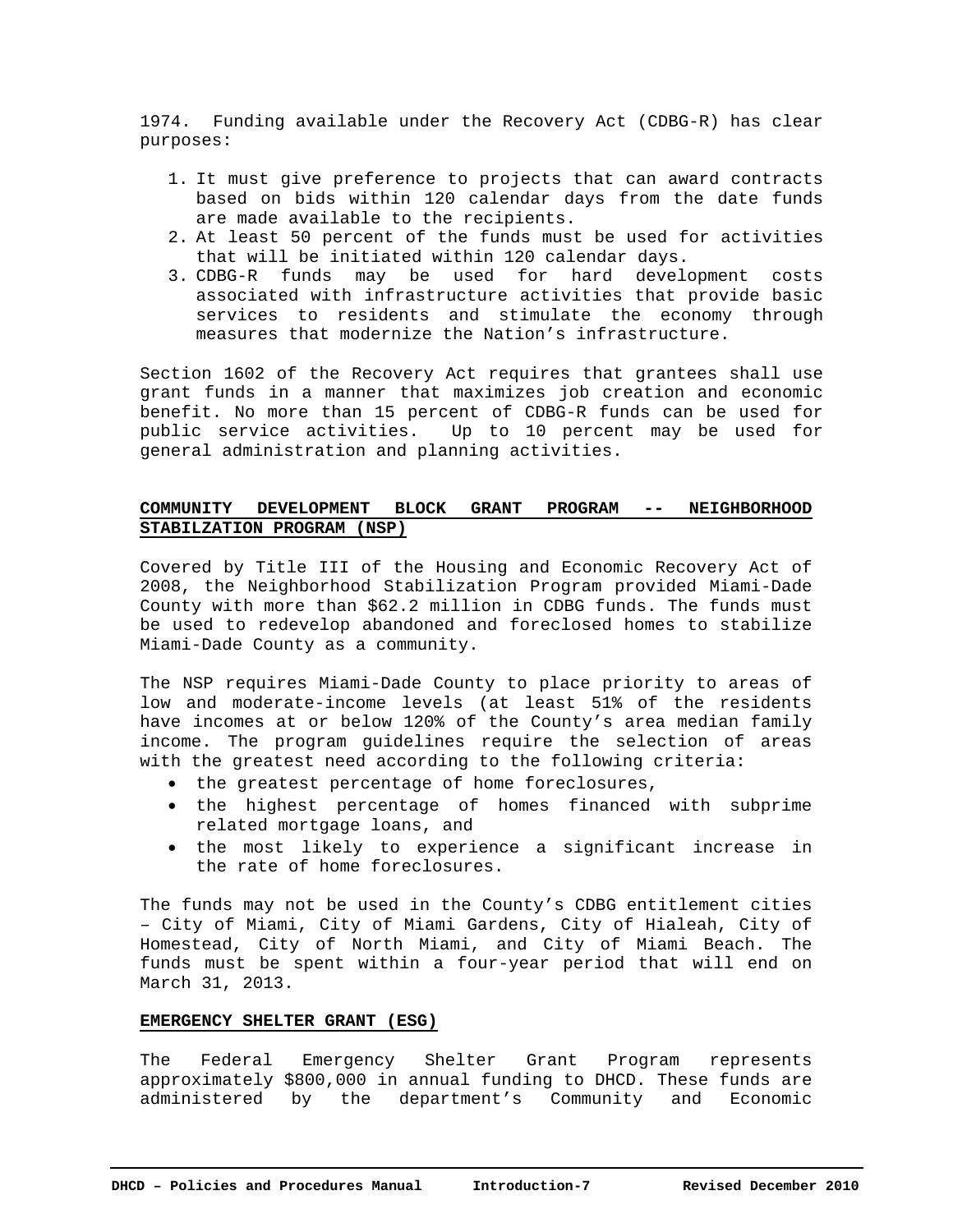Development Division. Its funds cover costs of 1) operating shelters, 2) essential support services, and 3) administrative funds of activities designed to enable homeless persons and families to live independently. Its guidelines are mentioned in detail in **24 CFR Part 576** or through http://ecfr.gpoaccess.gov/cgi/t/text/textidx?c=ecfr&rgn=div5&view=text&node=24:3.1.1.3.8&idno=24

## **HOME INVESTMENT PARTNERSHIP PROGRAM**

The HOME Investment Partnerships (HOME) Program – 24 CFR §92 – accounts for more than \$6 million in funding to DHCD. This source has four objectives:

- Provide decent affordable housing to lower income households
- Expand the capacity of nonprofit housing providers
- Strengthen the ability of state and local governments to provide housing
- Leverage private sector participation

The activities must provide benefit to very low and low income persons. Administered by the Community and Economic Development Division, this source of funding supports 1) construction loans, 2) first and second mortgage financing to low income families to purchase homes, and 3) rental of affordable housing units.

HOME funds may be used to 1) support rehabilitation of existing units, 2) cover the conversion costs of nonresidential units to residential units, and 3) covers costs for acquisition of existing units for rehabilitation. Its guidelines are covered by 24 CFR Part 92.205, and they may be accessed at http://ecfr.gpoaccess.gov/cgi/t/text/textidx?c=ecfr&tpl=/ecfrbrowse/Title24/24cfr92\_main\_02.tpl.

## **RENTAL REHABILITATION PROGRAM AND HOUSING DEVELOPMENT GRANT PROGRAM**

Both of these funding sources are the federal forerunners of the HOME Program. These programs are no longer funded by US HUD. Therefore the County uses its remaining RR and HODAG to support projects that may be eligible for funding under the HOME Program.

## **COMMUNITY DEVELOPMENT BLOCK GRANT DISASTER RECOVERY INITIATIVE (CDBG-DRI)**

The CDBG-DRI funds are awarded through US HUD through the Military Construction Appropriations and Emergency Hurricane Supplemental Appropriation Act. The funds are administered through the State of Florida Department of Community Affairs.